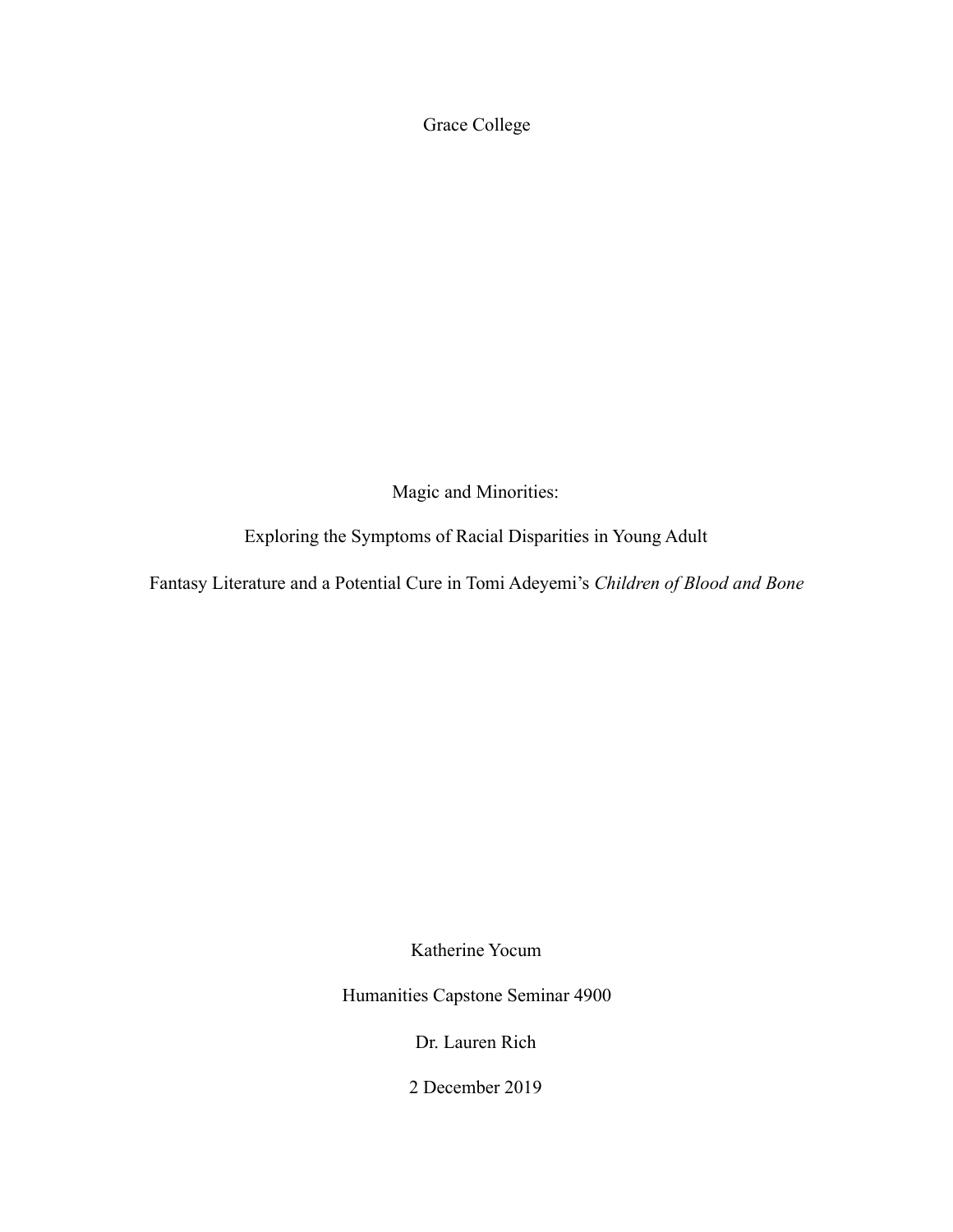Magic and Minorities: Exploring the Symptoms of Racial Disparities in Young Adult Fantasy Literature and a Potential Cure in Tomi Adeyemi's *Children of Blood and Bone*

 Despite having almost infinite opportunities for representation and racial diversification, young adult fantasy literature has often been suffocated by its own rules and stipulations, specifically regarding the exclusion of non-white characters. With the genre's defining tropes and its history of being above and beyond realism, it seems as though fantasy should be best suited to address concepts such as representation and inclusion. For years, however, young adult fantasy literature has incorporated fantastical, boundless elements, like magic, but restricted and segregated itself in terms of racial diversity. The goal of this thesis is to unpack the fantasy genre's tropes and definitions, and to consider the elements that led the genre to play into racist ideals, and how fantasy can be reclaimed so that it can become a tool to combat racism as in Tomi Adeyemi's *Children of Blood and Bone*.

 Young adult fantasy novels often have a similar overarching structure, but each author within the genre attempts to add their own unique point of view. Because fantasy novels often have very distinct characteristics, some authors fail to avoid the tropes or rely too heavily on them and, thus, fail to create a new world or a new vision. Because of this, one will often find young adult fantasy novels simply check off a list of essential attributes to include as opposed to contributing a theme or idea to the genre that challenges or pushes the boundaries of what it means to be a young adult fantasy novel. Before we are able to dive into the, perhaps, more racist tropes of young adult fantasy novels, and what that implies for C*hildren of Blood and Bone,* we must first define young adult fantasy so that we have a common definition. There are various definitions of young adult fantasy, and generally accepted nomenclature includes the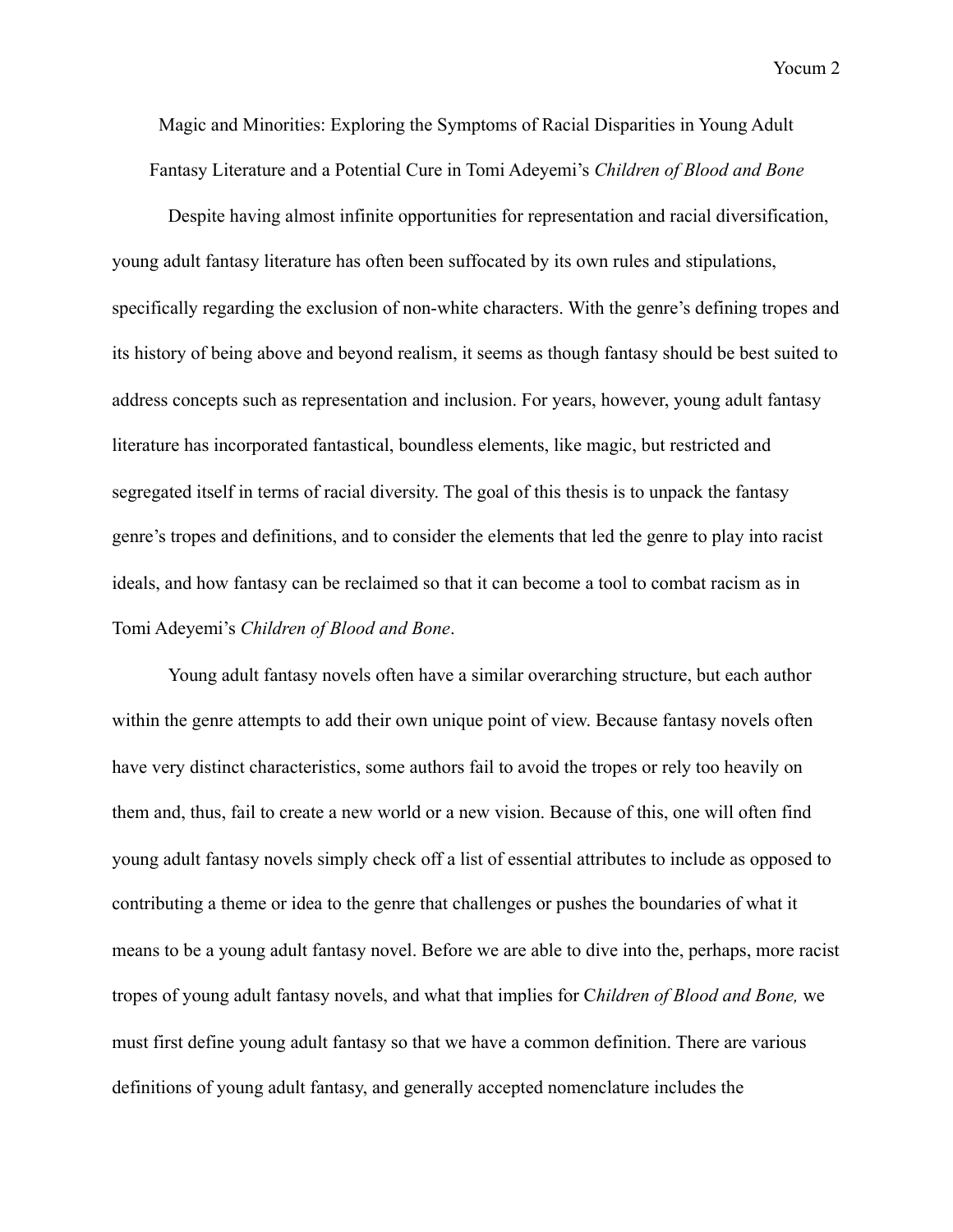supernatural and the magical, or often a form of science fiction or dystopia fantasy. "Fantasy," however, does not always require magic and supernatural, as there are many books, such as the *Temeraire* series by Naomi Novick, that does not include any magic at all; and while most readers and authors would rightly assume that a fantasy novel has to include magic to be considered traditional fantasy, we do not need to see magic, necessarily, to experience a fantasy novel.

 In the introduction to the *Cambridge Companion to Fantasy Literature*, it is suggested that:

we view fantasy as a group of texts that share, to a greater degree or other, a cluster of common tropes which may be objects, but which may also be narrative techniques. At the centre are those stories which share tropes of the completely impossible and towards the edges, in subsets, are those stories which include only a small number of tropes, or which construct those tropes in such a way to leave doubt in the reader's mind as to whether what they have read is fantastical nor not (James and Mendlesohn 1).

To discuss these tropes, we first have to acknowledge that there are far too many to cover, but a few of the more basic examples include:

the hero, the reluctant hero, the anti-hero, the designated hero, the mentor, the death of the mentor, the love interest, the designated love interest, the femme fatale, the innocent girl, the action girl, the damsel in distress, the action girl who spends more time being a damsel in distress, elves, mysterious kingdoms, prophecies, Chosen Ones, mysterious hidden kingdoms/cities/places, evil overlords, a land of evil, a race that is always evil, a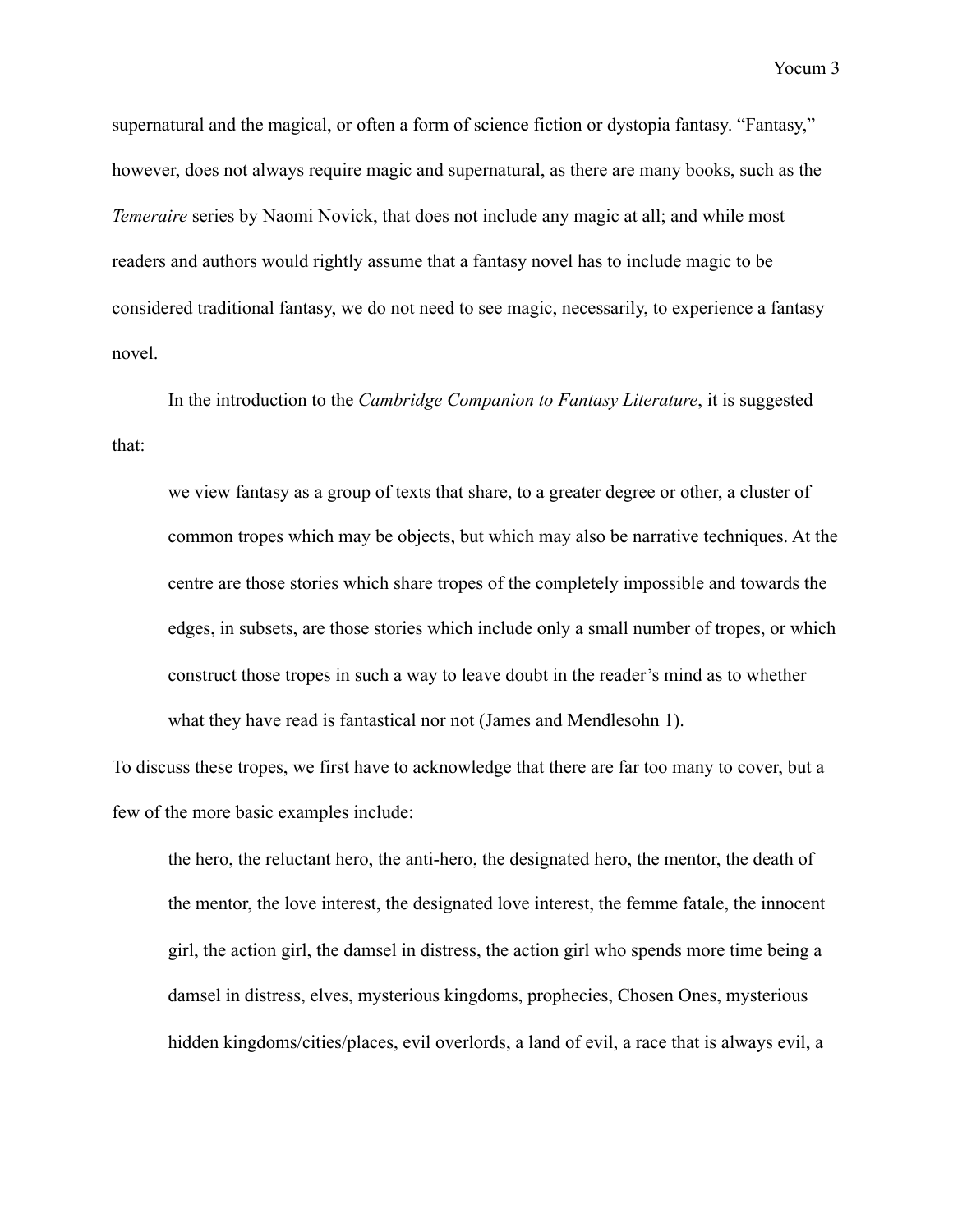secret magical society, Villain monologues, specific special objects, mysterious forests, fairy lands, talking animals, magic swords, magic in general, and the quest (Lissauer 4). All-in-all, fantasy is a genre that people tend to recognize when they see it, despite the meanings and the tropes often seeming beyond the scope of comprehension or definition.

 As suggested by the *Cambridge Companion*, this common lexicon is imperative for young adult fantasy writers and readers alike to help us understand the genre as a whole. What most scholars agree on is that fantasy involves some aspect that is impossible within our own world, as opposed to something that is plausible given time and progress. This allows us to exclude works of science fiction but, other than that specification, it is a rather broad genre which allows us to include works from JK Rowling to Shakespeare to George RR Martin to Stephenie Meyer. Because of this, it is clear to see that fantasy has spanned hundreds and hundreds of years, including mythological and classical and religious texts as well. Mythology and religion are important aspects of many young adult fantasy novels including C*hildren of Blood and Bone.* One facet of fantasy that is difficult to neatly define is the idea of utopian and dystopian society. For the purposes of this essay, utopian and dystopian novels are included if they possess many, if not all, of the young adult fantasy tropes.

 As Jack Zipes mentions in the foreword to *Utopian and Dystopian Writing for Children and Young Adults*, young adult fantasy and/or dystopian novels "need to depict utopias and dystopias because they allow readers to critique their contemporary society in the hope of social change" (ix). What is unfortunate about this particular trope in fantasy novels is that racial tensions are often not a point of conversation in these narratives. Authors of fantasy novels who desire to call attention to modern fears, specifically in these novels, fail to realize that racial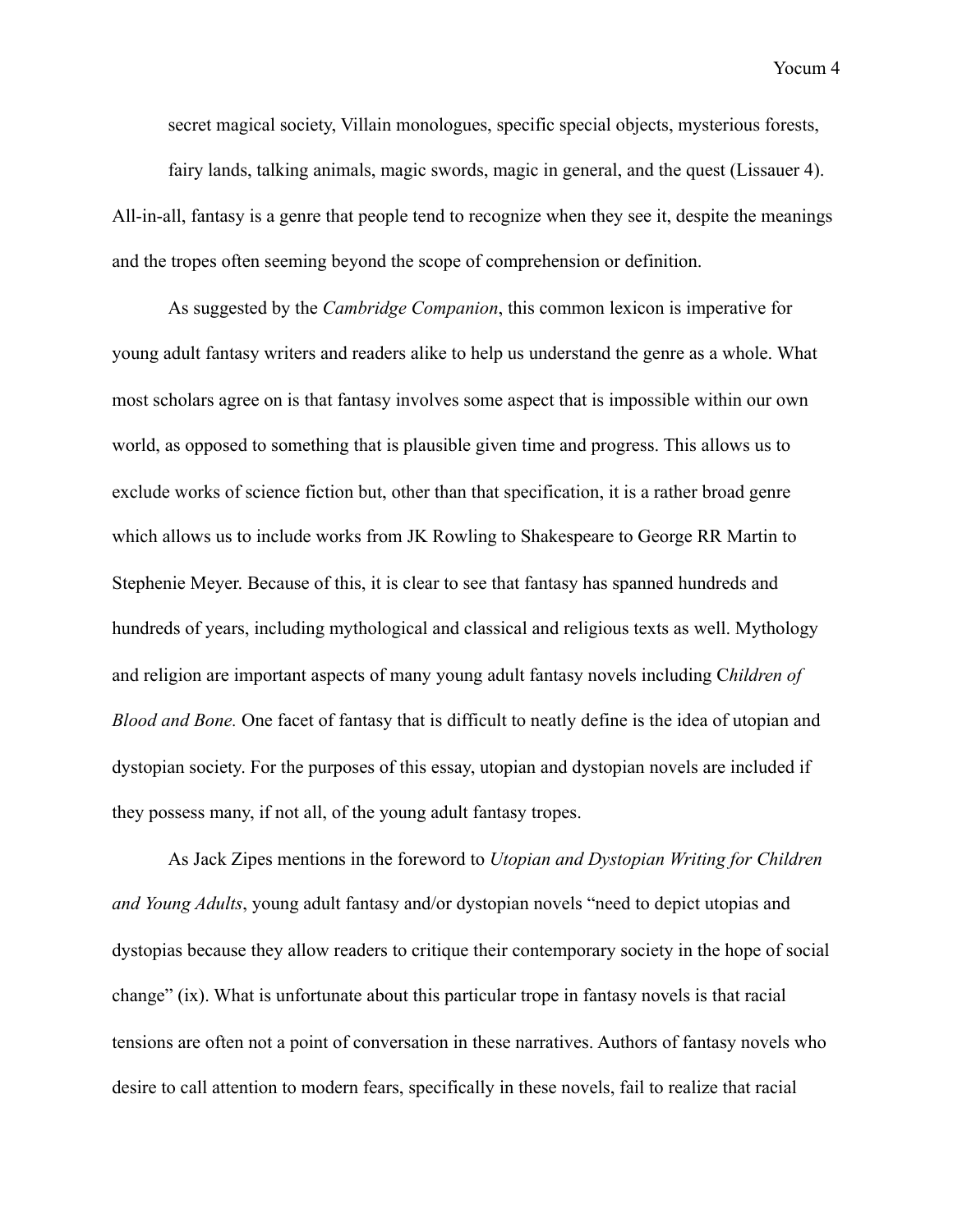ideologies are often present in their narratives whether they intended that to be the case or not. Frequently, these young adult fantasy novels reinforce current social and racial hierarchies through their character depictions, and these portrayals often privilege the dominant "white" race. Young adult fantasy novels that shy away from, or are ignorant of, racial tensions and racial inequality seemingly imply that non-white ethnicities are unimportant in the future or in other worlds. This, unfortunately, reinforces what our current society believed in the past and also believes presently. As Mary Couzelis states in her article "The Future Is Pale: Race in Contemporary Young Adult Dystopian Novels," "even narratives where authors pretend racial tensions have been eliminated in the future risk trivializing contemporary encounters teens have with prejudice" (131). Therefore, even in a world that is almost entirely different from our own, that includes magic and dragons and heroes, non-white people are still cast aside or placed in the background.

 Three examples of standard contemporary young adult fantasy and/or dystopian novels that reinforce these stereotypes are Lois Lowry's *The Giver*, Scott Westerfeld's *Uglies*, and J.K. Rowling's *Harry Potter* series*.* Lowry's fiction "tells the story of twelve-year-old Jonas who lives in a futuristic society which elected to end strife by erasing difference, emotions, and memory, and the novel examines communal control, individual choice, and the power of memories" (Couzelis 132). Westerfeld's novel "follows fifteen-year-old Tally Youngblood in a world destroyed by oil dependence and greed, and critiques governmental control and free will" (Couzelis 132). And Rowling's narrative focuses on eleven-year-old Harry Potter and the discovery that he is a wizard, as well as the quests he embarks upon at his school of witchcraft and wizardry to defeat the villain, Voldemort. These three novels, while popular, are symptoms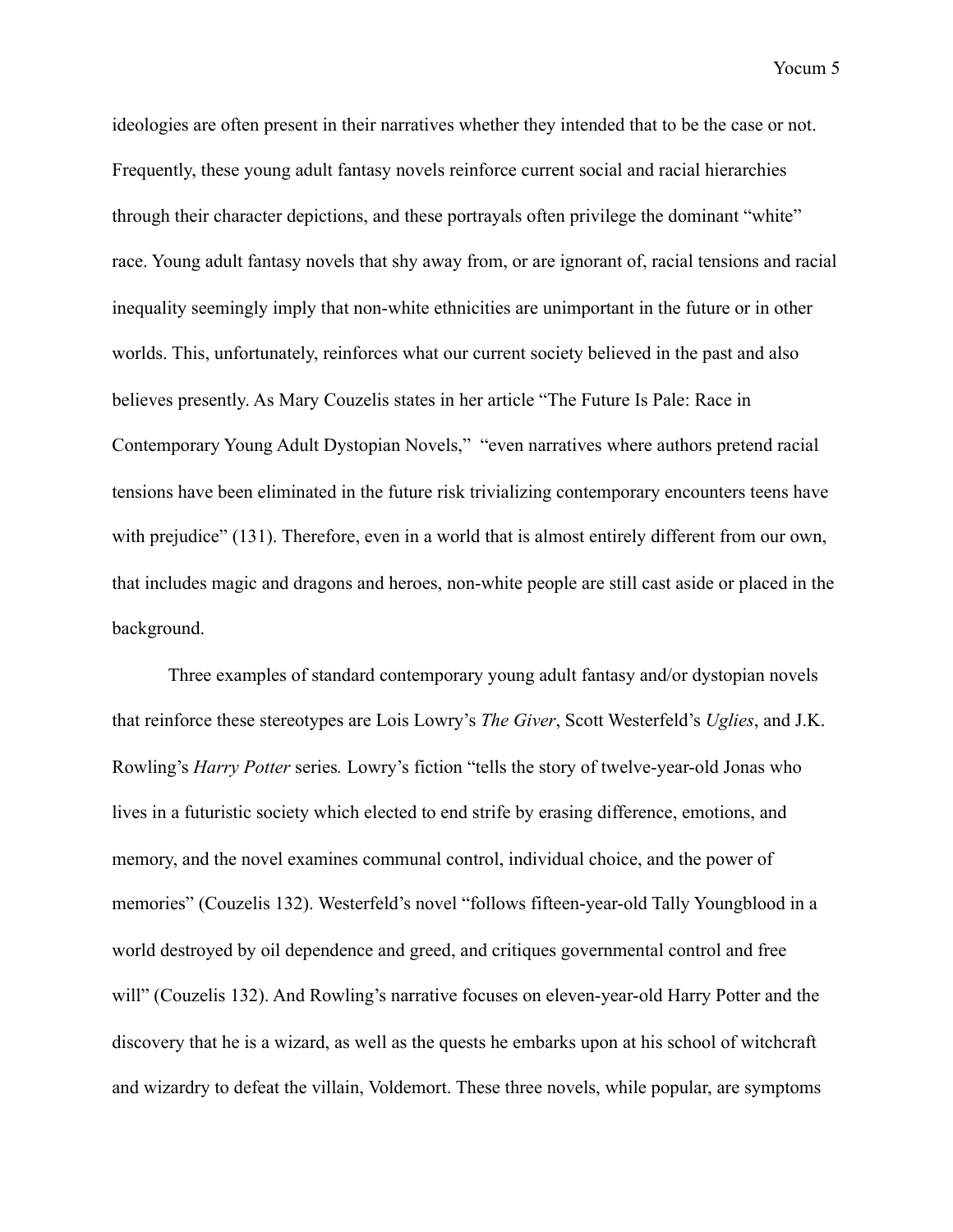of the disease within young adult fantasy fiction that perpetuates segregation within fiction as well as reality.

 More often than not, the lack of attention to racial tensions in popular young adult fantasy novels such as these risk sustaining the epidemic of racial inequality. Usually when novels *do*  address race in a productive manner, they are almost always marginalized because they are viewed as "only about race." By remaining silent in their novels regarding contemporary issues of race, these authors and novels maintain hegemonic cultural relations and promote the status quo which is "race does not matter." In furthering this view, many young adult fantasy novels contain a racist ideology of which their authors and audiences are often ignorant. If the purpose of fantasy-dystopian novels is to critique current society by creating an alternative society in which there is clearly evil, then the ideologies about class and race privilege must be uncovered. Couzelis' examination of whiteness in *The Giver* and the *Uglies* reveals how "contemporary young adult dystopian novels do little to question today's racial hierarchies," and how this apathy leads to the separation of races in young adult fantasy fiction (132).

 Susan Stewart notes in her article concerning Lowry's *The Giver,* that the novel "promotes color blindness by implying that the future is full of 'pale' people with 'light' eyes" (22). In Lowry's futuristic fantastical novel, the people are almost exclusively of the white race, and the titular character of the Giver explains to the protagonist, Jonas, that people made the "choice to eliminate difference, and to not see any color" (Couzelis 132). This particular future is absent of any distinct racial differences, and each characters' physical attributes align only with that of the Anglo race. In essence, this implies that in a world that bestows fantastical gifts upon its people, and then presents these people with fantastical choices, that the people will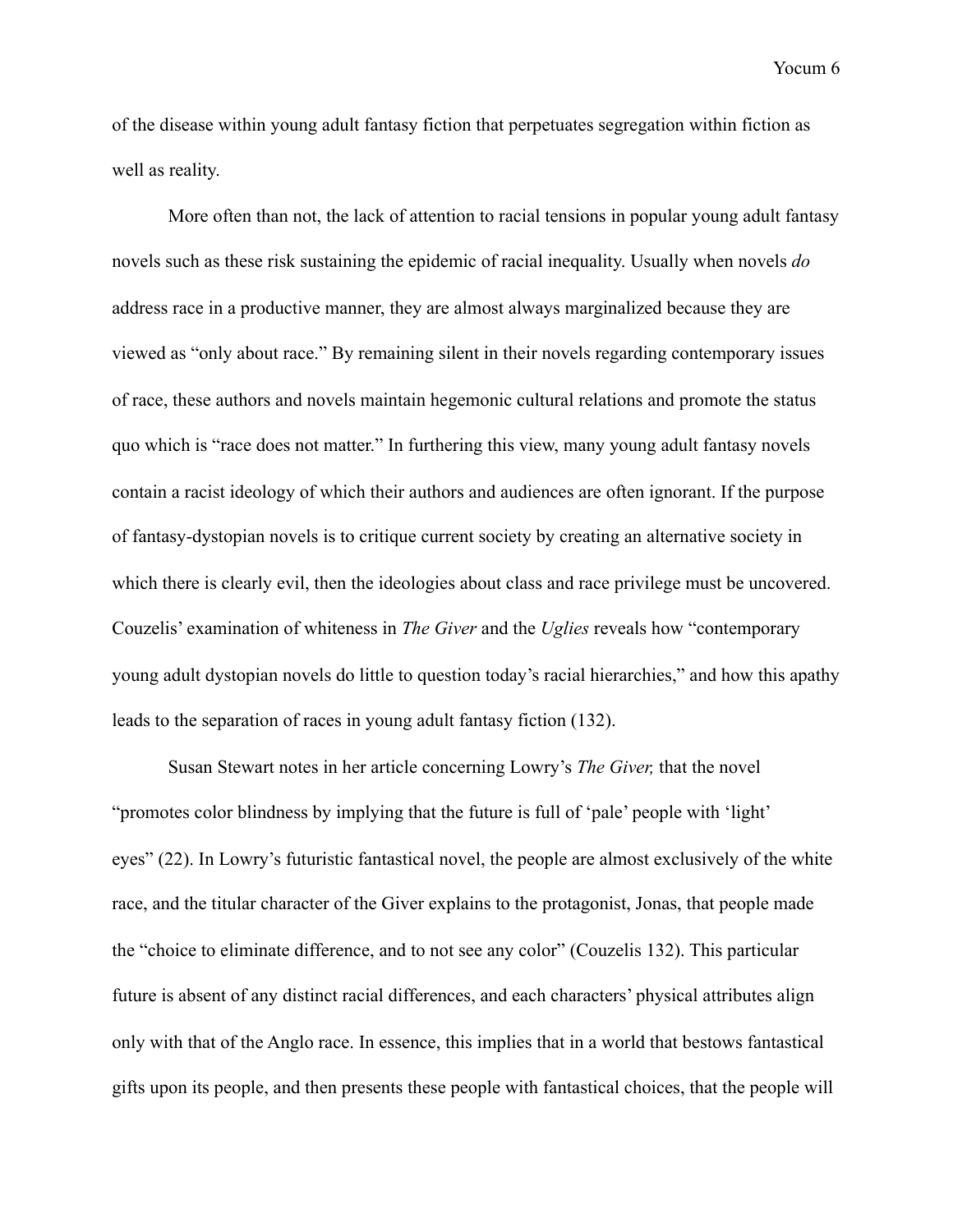still voluntarily elect white as the superior race. Shannon Sullivan argues that "even though color blindness is usually intended as a strategy for the elimination of racism and white domination, it actually tends to fuel and be fueled by white privileged habits" (2). These habits run rampant throughout young adult fantasy novels, as many, if not all, of the protagonists and surrounding characters are themselves white.

 In this same way, Scott Westerfeld's book, *The Uglies* routinely avoids any confrontation with racial history that might precipitate questions or opinions about an all-white future. Tally, the protagonist, becomes "so indoctrinated into the government's definition of beautiful that she is stunned to see adults 'ugly' by choice" and she has become so brainwashed by the Anglo standard of beauty that she calls these "ugly adults," "grotesquely fat, or weirdly over-muscled or uncomfortably thin," and that "almost all of them had wrong, ugly proportions" (Couzelis 137; Westerfeld 198). A notable characteristic that is absent from her observations is that of skin color. Tally makes no comment of these ugly people's skin color, save for that it is different from her own. Many implications can be made from this lack of acknowledgement, one being that she does not believe racial variances are notable in any way which, from reading the book as a whole, seems doubtful.

 Or, perhaps, this is a moment of white privilege, in which Tally is not required to even be aware of racial differences because it does not affect her in any life-altering way. To have:

Tally notice different skin colors in the past would highlight that the text promotes a monochromatic future and ignores the complexity of racial differences. Tally's focus on attributes related to beauty closes off the potential for the reader to interrogate racial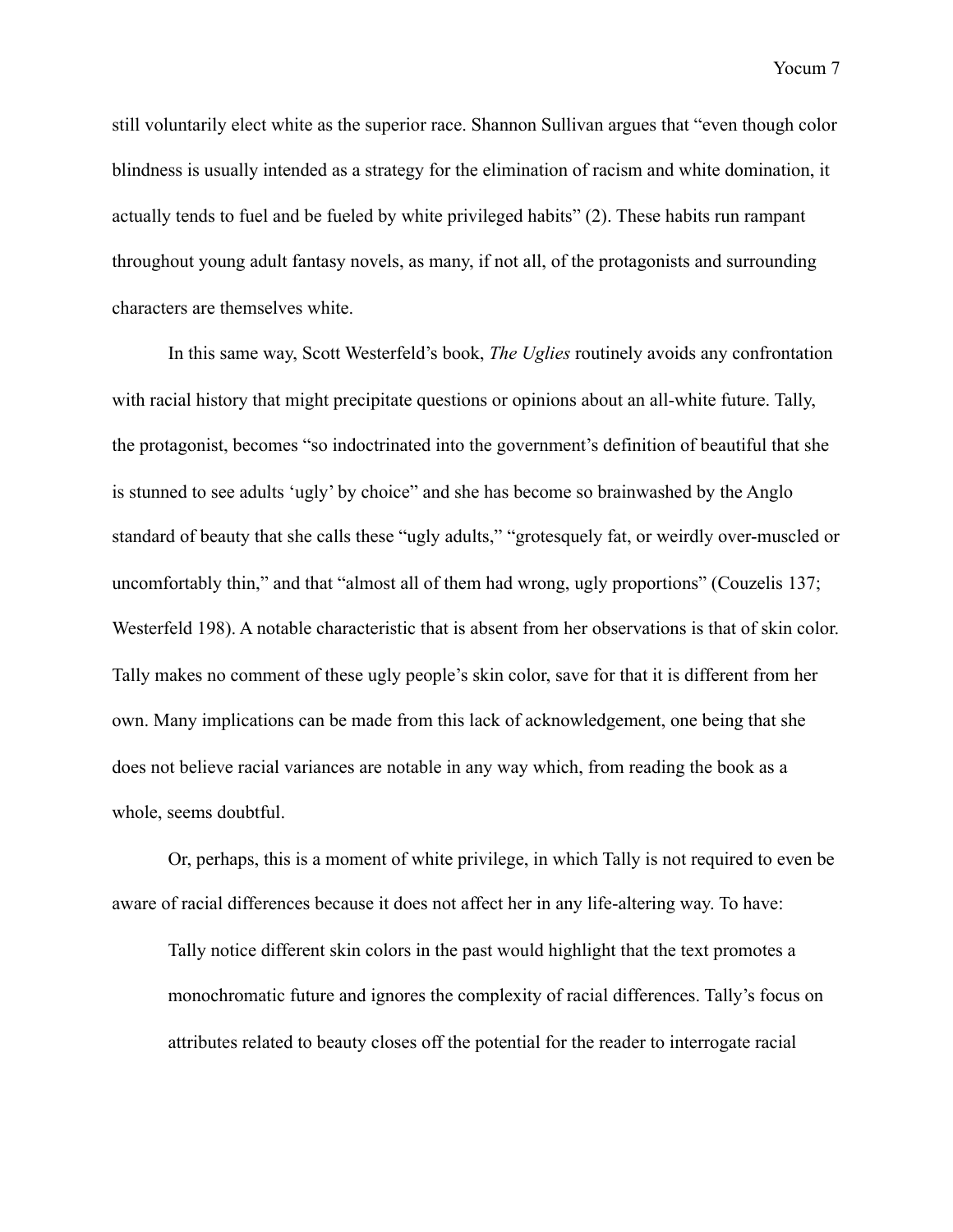hierarchies. Tally does not have to confront any history related to racial strife or feel any

guilt over the desire to change appearance and select lighter skin tones (Couzelis 137). In the magazine of beauty that Tally is to select from, the lack of racial differences noted is, in essence, an example of white privilege in this futuristic fantastical world. It is, unfortunately, very common for young white readers to have this experience when engaging in young adult fantasy literature, because if they have not had the experience themselves, then why on earth would it matter to them?

 Similarly, In J.K. Rowling's *Harry Potter* series, racial hierarchies are utilized when categorizing wizards and witches. In addition to this, there is a blatant lack of acknowledgment of non-white characters and cultures, as they must fit into the hierarchies of wizardry, which adds to the "whitewashing [of] Hogwarts and the magical community as a whole" (Matkov 9). The color blind stance of the series also forces characters of color to assimilate into the white culture of the wizarding world and, thus, fails to achieve the "inclusivity" that one might expect from a magical world so different from our own. Indeed, "Eurocentrism and Orientalism reinforce normative whiteness" and all of the characters of color are silenced regarding these issues in the books, as Matkov states, "the Orient is not the Occident's interlocutor, but its silent Other" (215). For non-white characters, roles are minimal and they are presented as perfectly adapted to white, British culture. There are no discernible dialectical or cultural differences within these characters and, if any obvious differences exist, they are not acknowledged or considered in a positive manner. Moreover, if recognized, these differences are viewed as exotic and almost savage: "Three African wizards sat in serious conversation, all of them wearing long white robes and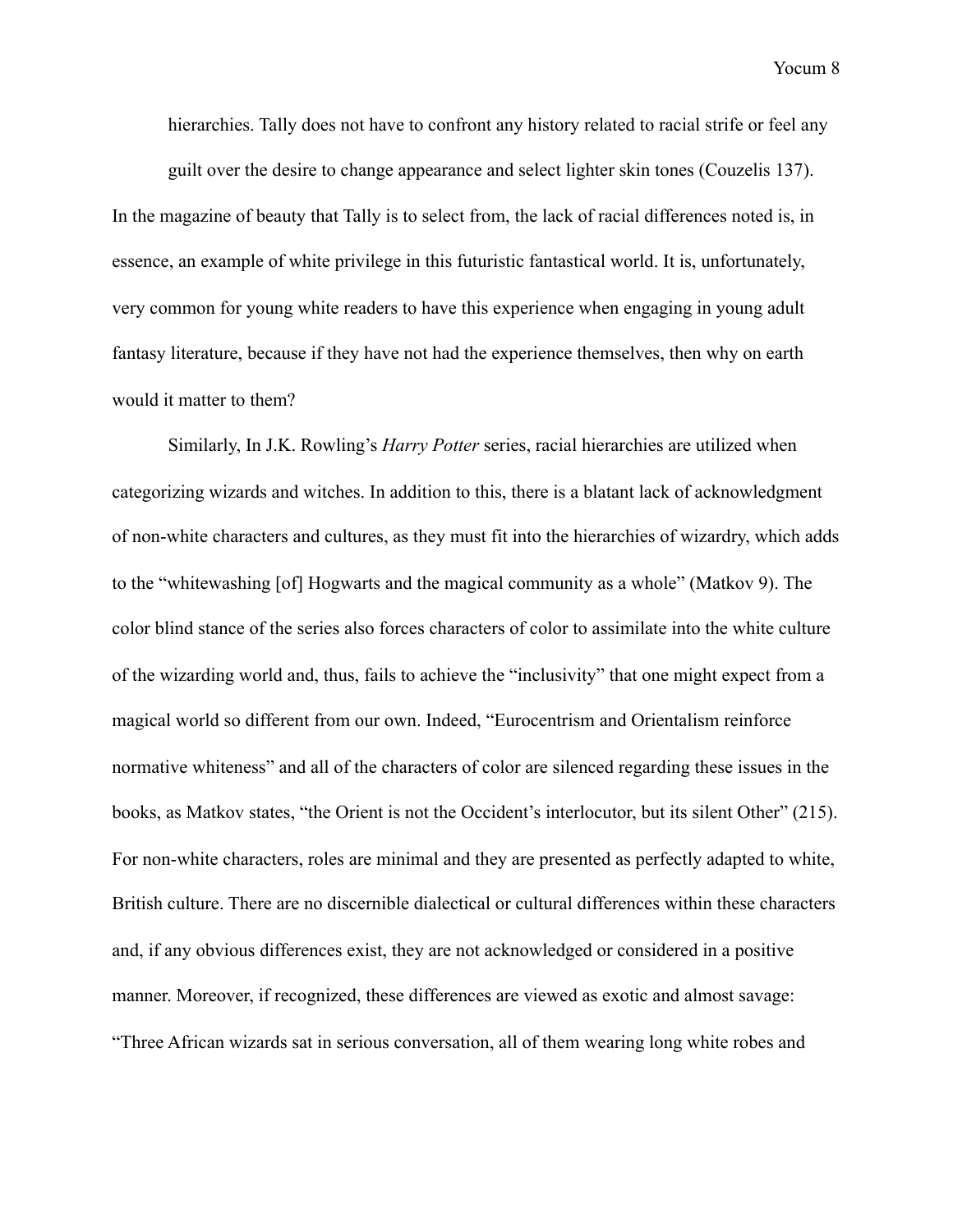roasting what looked like a rabbit on a bright purple fire…" (Rowling 27). These statements only serve to perpetuate a white perspective of non-white cultures using the lens of "otherness."

Rowling's vagueness with regards to the acknowledgment of racial differences within the wizarding world could potentially be inadvertent simply because she never thought to present any of her main characters as non-white, but dialogue in media is built from these Western viewpoints. Meaning, "subjects take on biases and perspectives relevant to that discursive position. In essence, these subjects construct discursive formations that privilege the West over the non-West" (A. 2). The readers, then, are also culpable in this superiority complex of the West and of whiteness. This "default whiteness" mindset has lead to many readers assuming the whiteness of characters, especially within the *Harry Potter* series. The racist structures already in place in our society, namely the underrepresentation of people of color, prevents the audience from even considering other racial possibilities.

 The *Harry Potter* series feeds the idea of white privilege, and fails to live up to the image of inclusivity and diversity with which it aligns itself. This not only leads to inconsistencies, but prevents the material from lacking a certain depth. "All children's tales contain some political message, even when not intending to… [authors] write their internalized social norms into their works. Thus, authors who do not consciously choose to write against the dominant social and political system inevitably write for it" (A. 5). In this way, Rowling participates in white privilege in both the series as a whole, but also, more specifically, through her characters. Perhaps:

a canonical black Hermione could understand the double-entendre of being called Mudblood (given mud as brown) and have her sympathy for the elves (whose oppression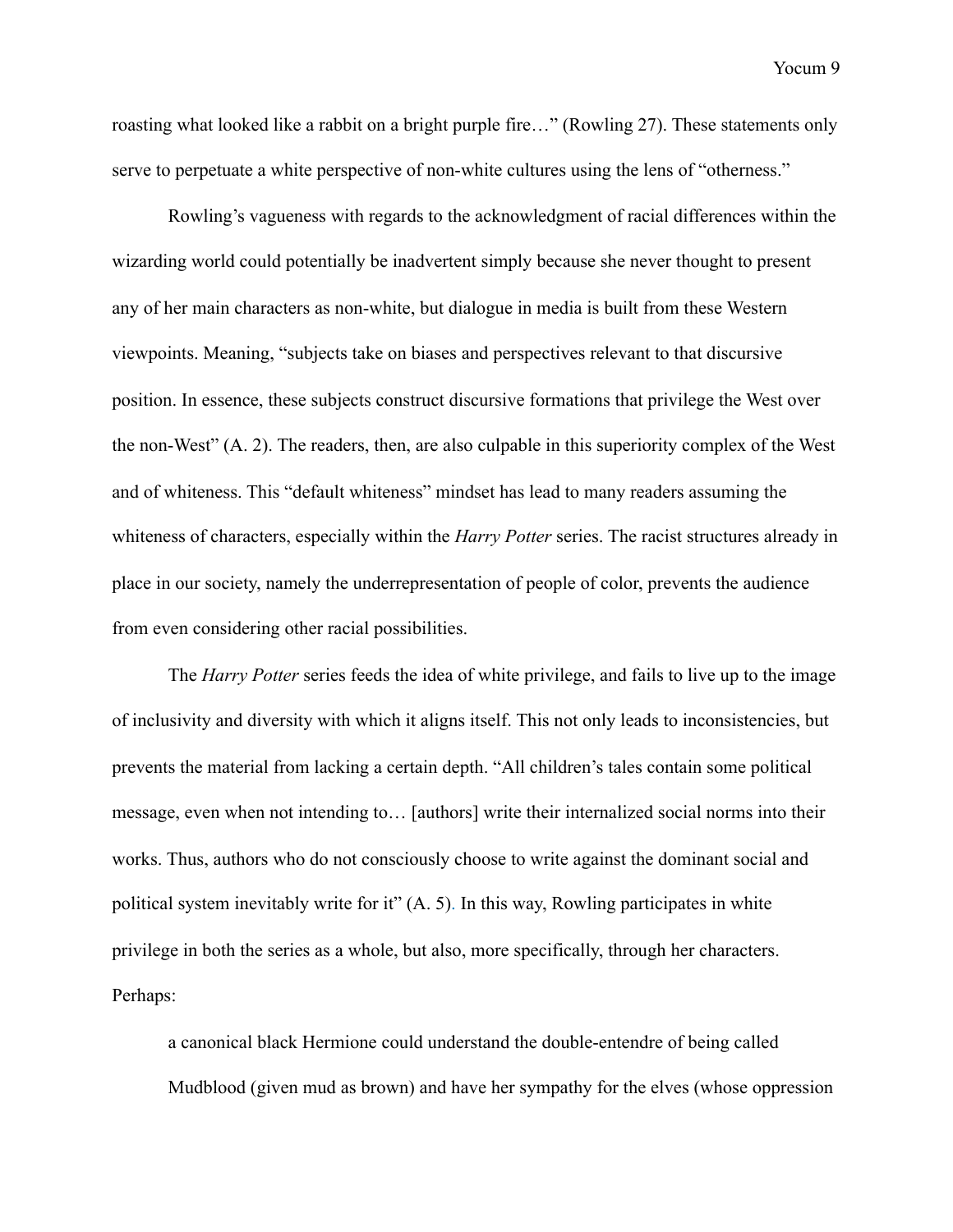is negated by their penchant for servitude, remarkably like the Africans, who were assumed to be built for slavery) speak from the knowledge of her own marginalized experiences and of her people's history (A. 4).

Unfortunately, the main characters of the series, being white, reinforce the stance that whiteness is "superior" and the "default" and fail to engage in productive racial discourse.

Therefore,

race and ethnicity in [*Harry Potter*] straddles multiple intersections and methods. We witness how it not only carries classist undertones, given its focus on only upper and middle-class struggles, but also heteronormative in its portrayal of only Asian characters as female, and (potential) love interests (A. 6).

While the series presents surface-level representation, the complex ideas of racial and blood hegemonic classes that run rampant throughout the novels do little to evoke positive conversations regarding race and fail to be equitable and inclusive. There is no obvious attempt to engage in discussion about racism and racial tensions within the *Harry Potter* series, thus the hierarchies of the wizarding world parallel the hierarchies of our own world, with no positive or progressive dialogue.

 In Lowry's *The Giver*, Westerfeld's *Uglies*, and Rowling's *Harry Potter* series, white privilege runs rampant because these authors still adhere to modern society's racial hierarchies. Furthermore, they ignore or write out any kind of future, or otherworldly world, that sees any race other than white as superior or even equal. These narratives do nothing to question or take issue with contemporary opinions surrounding race, and any moments within the texts, themselves, that could allow for meaningful conversation regarding racial ideologies and racial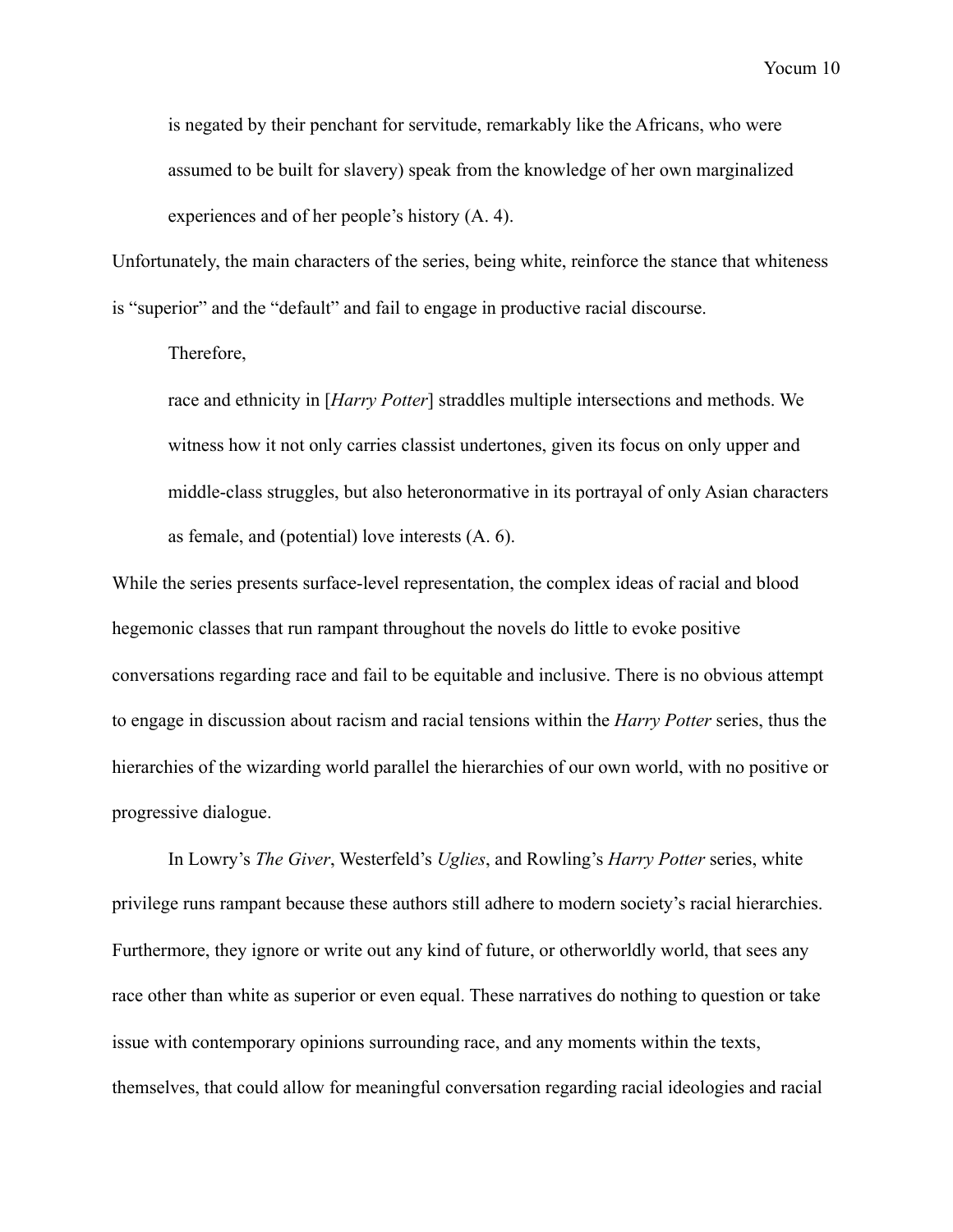bias are completely closed off or whitewashed. Each author crafts fantastical narratives that solely enforce white privilege, whether that be through ignorance of racial differences, segregation that clearly benefits one race, or color blindness — all qualities that solely white readers and white audiences experience. Elisabeth Leonard finds that young adult fantasy fiction often:

attempt[s] to deal with racial issues by imagining a world where they are non-issues, where colour-blindness is the norm. This may be a conscious model for a future society, or a gesture to 'political correctness' by an author whose interests in the story lie elsewhere, but either motive avoids wrestling with the difficult questions of how a nonracist society comes into being and how members of minority cultures or ethnic groups preserve their culture (254).

These three young adult fantasy novels are just a few examples in a long line of tradition in which non-white characters are either overlooked or completely shut out from this world in a format that could and should be used as an opportunity for inclusion.

 When characters of color *are* present in young adult fantasy literature, racial and ethnic differences may be used to ostracize these characters by what Kwame Anthony Appiah calls a "racialist" belief, a view "that all the members of each race share… certain fundamental, biologically heritable, moral and intellectual characteristics with each other that they [do] not share with members of any other race" (608). Considering the nature of such racial ostracism, young adult fantasy literature is an excellent example being that depictions of race and ethnicity, when they appear in fantasy, are often presented metaphorically. Jeffrey A. Weinstock argues that many fictitious representations are "never totally divorced from real-world politics" and "readily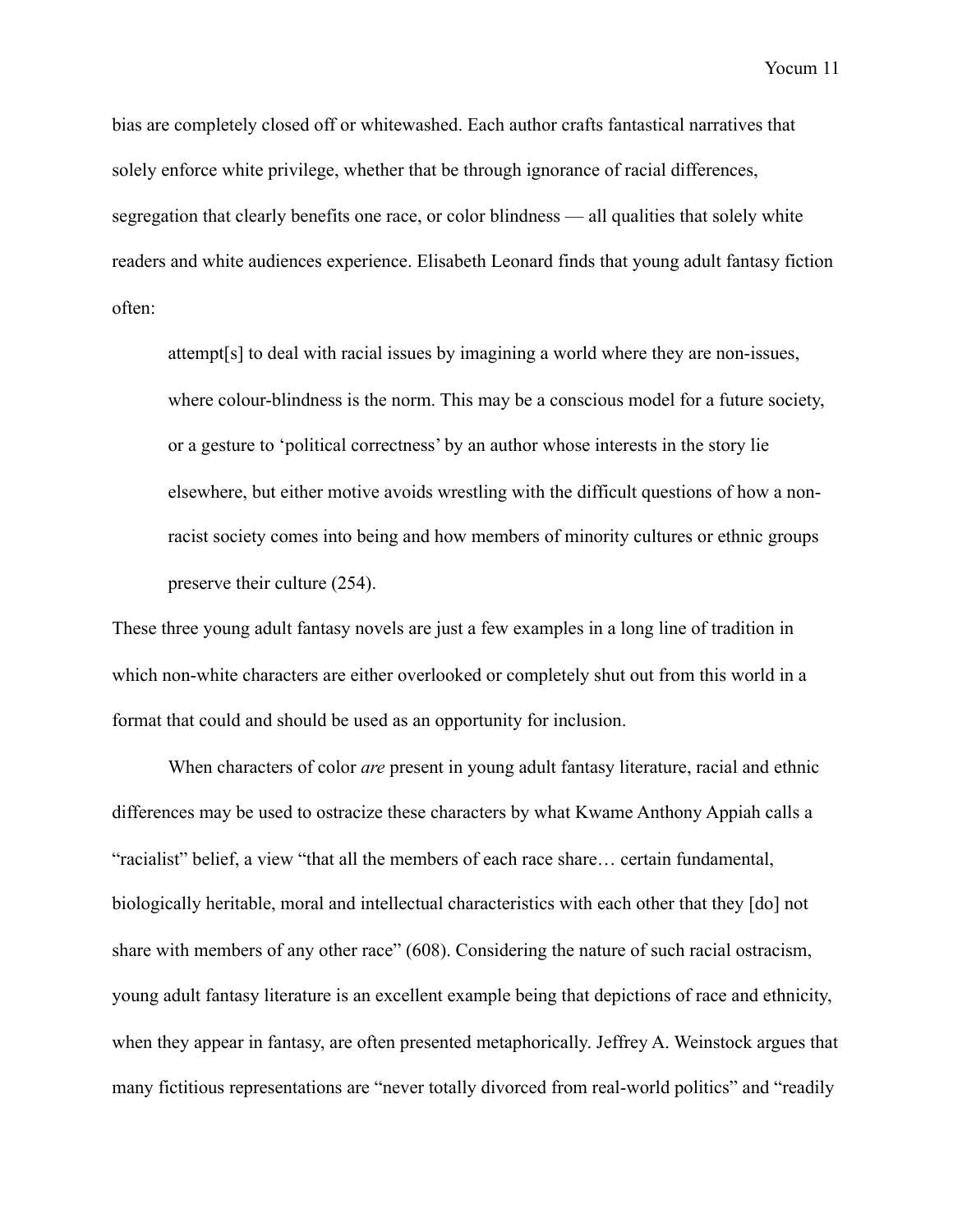become metaphors for terrestrial groups and situations, thereby constructing and reinforcing specific ideological positions" (330). Many xenophobic or racist sentiments within young adult fantasy literature are often well-disguised, and Weinstock argues that "extraterrestrialism" frequently "draws from repertoires of real-world stereotypes and so functions as an unproblematic extension of Orientalism" (330). Non-white characters within young adult fantasy novels, therefore, are often present to fulfill racial stereotypes or aid the white protagonist/s on their quest.

 While it would be fallacious to claim that young adult fantasy literature has never engaged in dialogue that opposes racism, many authors and readers seem to forget that the presence of racism in fantasy literature should not be an inevitability. On the contrary, the racist "phenomenon is the ongoing result of unfortunate, oftentimes unavoidable creative choices and trends, institutionalized by authors and readers alike, instilled into the genre's DNA during the era of its earliest European incarnations; works which later became the 'blueprints' for almost all modern fantasy" (Rumsby 14). There are several basic factors which complicate the young adult fantasy novel's potentially racist trajectory.

 One clear issue that fantasy faces is that most modern novels are based on 18th and 19th century works "which provide naïve solutions to the [white male] subject's basic problems" and "tend to center themselves on plots that end with the elimination of the offending" other (Janmohamed 86). For instance, many 18th century works utilize imperialistic viewpoints to craft narratives that involve outrageous stereotypes of non-white peoples. In doing this, the narratives fail "to create 'real people' so much as stylized figures which expand into psychological archetypes" (Frye 99). Because of these characterized depictions of non-white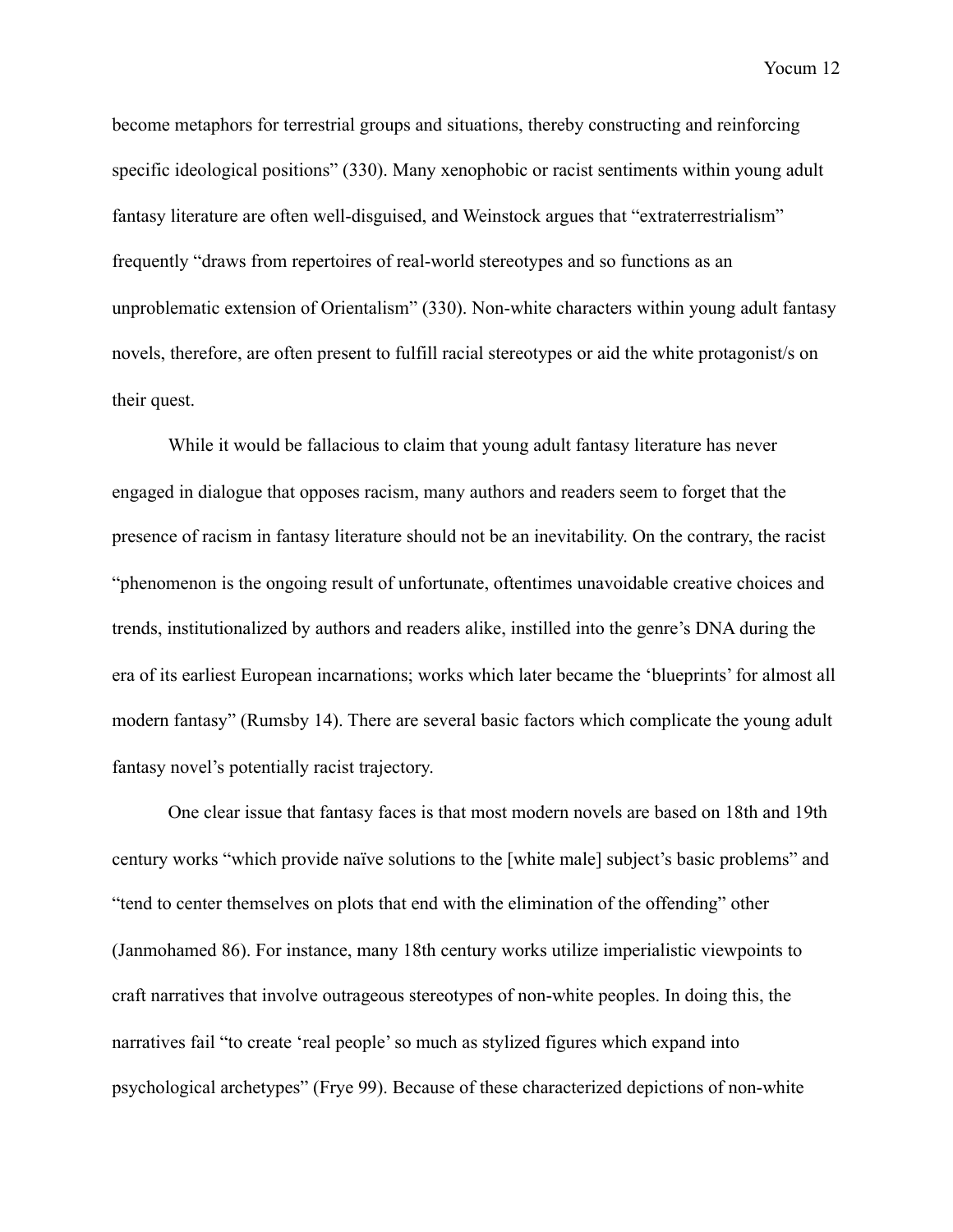people, minorities were further dehumanized in both real life and on paper. This lead to a definition of race within literature that "pretends to be an objective term of classification, when in fact it is a dangerous trope" (Gates 4). This is particularly poignant in young adult fantasy novels because while works may not intentionally repeat or intentionally reinforce a specific racist ideology, the modern texts often mirror the same tropes and ideas found in earlier works of fantasy fiction.

 This, unfortunately, perpetuates problematic understanding and acknowledgement of race and racial tension for readers. Not only this, but the genre as a whole has a tradition that has led to the:

revival and reaffirmation of outdated tropes and conceptions of racial representation that have lasted well into the 21st century, made only more problematic by the fact that these same discourses and narratives have been emulated by fantasy authors around the globe, helping to enshrine that specific brand of Eurocentric, colonial racism into international imaginations both fantastic and sociopolitical. In this sense, though one can rightfully argue that fantasy has allowed outdated modes of racial representation and racist ideologies to endure past their prime in the realm of popular imagination, the genre's lineage of racial representation is not so much a disease as it is a symptom of latent

Eurocentrism and colonialism, in the Western World and beyond (Rumsby 15). Young adult fantasy literature is a symptom of the disease that only furthers what its predecessors put into place and is, therefore, perpetrated by antiquated tropes.

 There is, however, a movement known as Afro-futurism, which is a rejection of the racist ideology present in young adult fantasy literature. This movement is a "cultural aesthetic,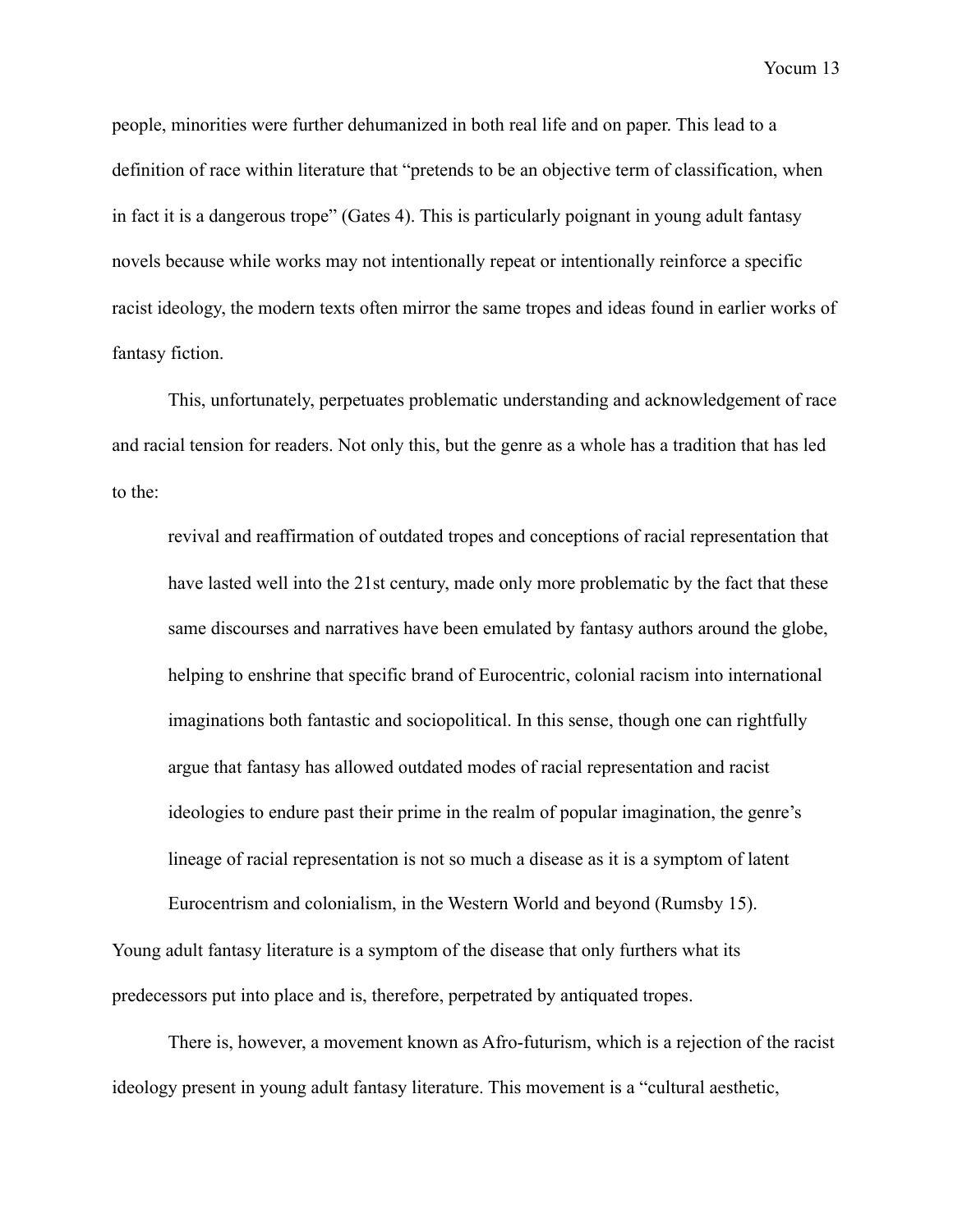philosophy of science, and philosophy of history that explores the developing intersection of African Diaspora culture with technology" (Ellis and Martinek 113). The development of Afrofuturism has lead to myriad modern fantasy authors discarding traditional tropes for more culturally rich and ethnically diverse narratives. One particular author is Tomi Adeyemi and her young adult fantasy novel, *Children of Blood and Bone*. Adeyemi's work is focused entirely on Yoruba culture, which is "the way of life among a certain group of people in Nigeria. It can also be defined as the language, custom, belief, rule, mode of dressing, folklore, religion, symbol and memories developed by members of all social groups that make their social environments meaningful" (Ossai 1). *Children of Blood and Bone* uses Yoruba culture and religion as inspiration and follows our heroine, Zélie Adebola, who must bring magic back to the land of Orisha. Referring back to the tropes of young adult fantasy literature, Zélie "is the one. Whatever happens, she must survive" (Adeyemi 209). She represents the "chosen one" motif, as is acknowledged by other characters within the novel on various occasions.

 Under the orders of a tyrant king, magic-wielding people were massacred, leaving Zélie motherless. This young adult fantasy novel also features a rebel princess, Amari, who sees the injustice of her father, King Saran's, plans for destruction. *Children of Blood and Bone* charts:

Zélie's quest to restore magic to the land's ancient clans and overthrow oppressive King Saran. In Orisha the maji — those that have magic powers — have been treated as second class citizens for years following the massacre; a kingdom wide genocide which wiped out magic, carried out by the king's army. Those that still do have magic hide their powers, for fear of a return from King Saran's troops. After a chance encounter leads Zélie to discover that magic is not dead — only dormant — and that she is the only one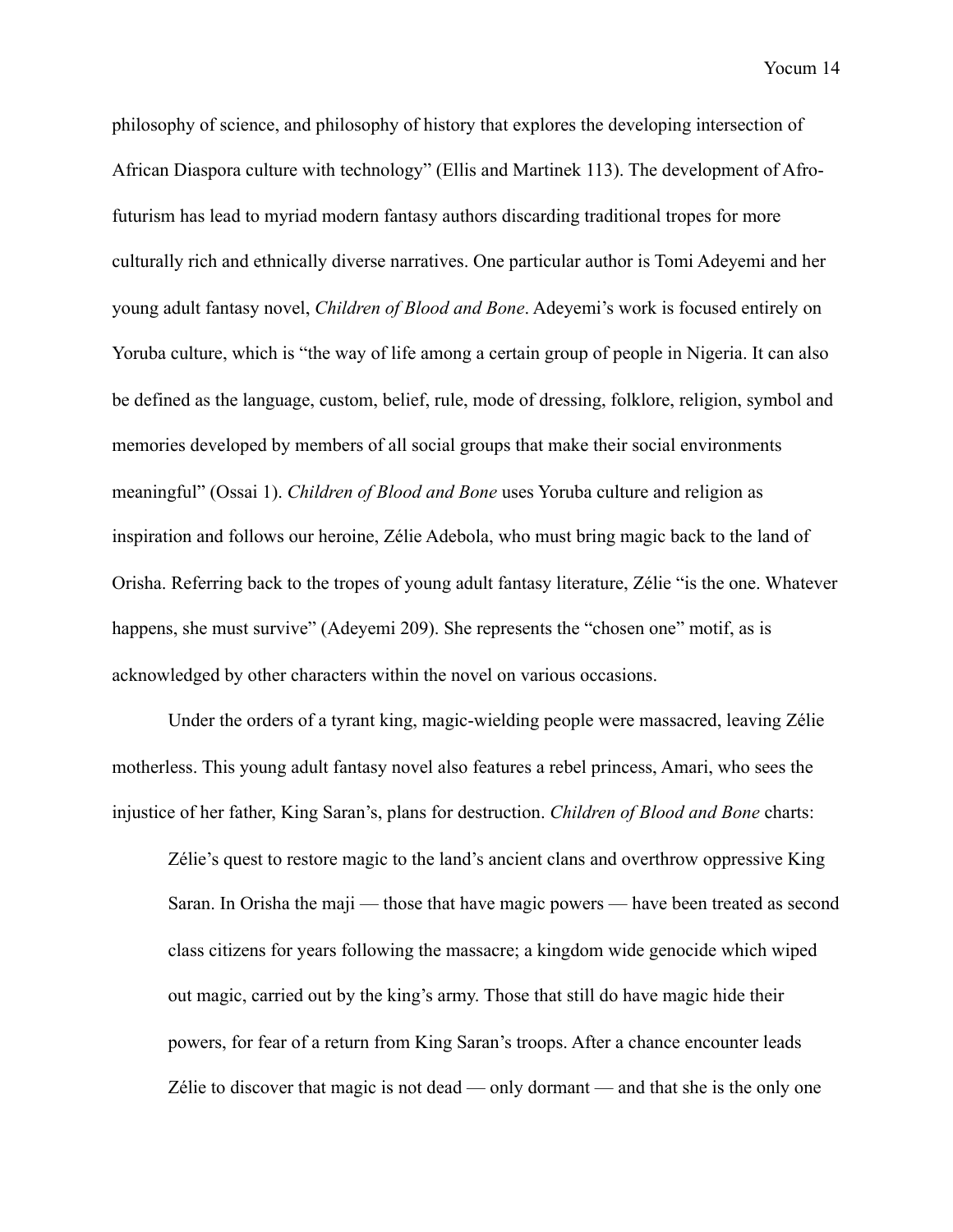who can bring it back, she embarks on a journey to reawaken the ancient magic of the clans ("Children of Blood and Bone").

Regarding the divide between those with magic and those without, as well as the choice to include a racially diverse setting and cast of characters, Tomi Adeyemi recently stated: "Every obstacle in this book is based off something in the real world, because that's the other thing about fantasy. This is something that Black people are dealing with today, or as recently as 30 years ago. It's this big fantasy, but it's meant to be this glaring mirror" ("Children of Blood and Bone"). Adeyemi's "glaring mirror" highlights the inconsistencies and disparities within the world of young adult fantasy novels and seeks to destroy the "white default" by creating a narrative that speaks to the issues of black people today.

 The setting of *Children of Blood and Bone* was also carefully selected as a way to point out the importance of culture for black people, being that it is:

West African inspired, based in the country "Nigeria" and restricted to the south western part of the country – Lagos and Orisha. The story taps into the religion aspect of traditions and folklore from the West African region. It is an impactful allegory of relevant issues such as colorism, racism and Yoruba cultural and religion redundancy (Ossai 1).

*Children of Blood and Bone*, as well as other books seeking to racially diversify the young adult fantasy genre by incorporating Yoruba culture and religion, have "served as a representation, identity, platform and intimate description of what the culture and religion is about, thereby, bringing its people and the diaspora closer to the truth and enveloped in the beauty of the power they both hold" (Ossai 3). Racial representation plays a pivotal role in Adeyemi's piece,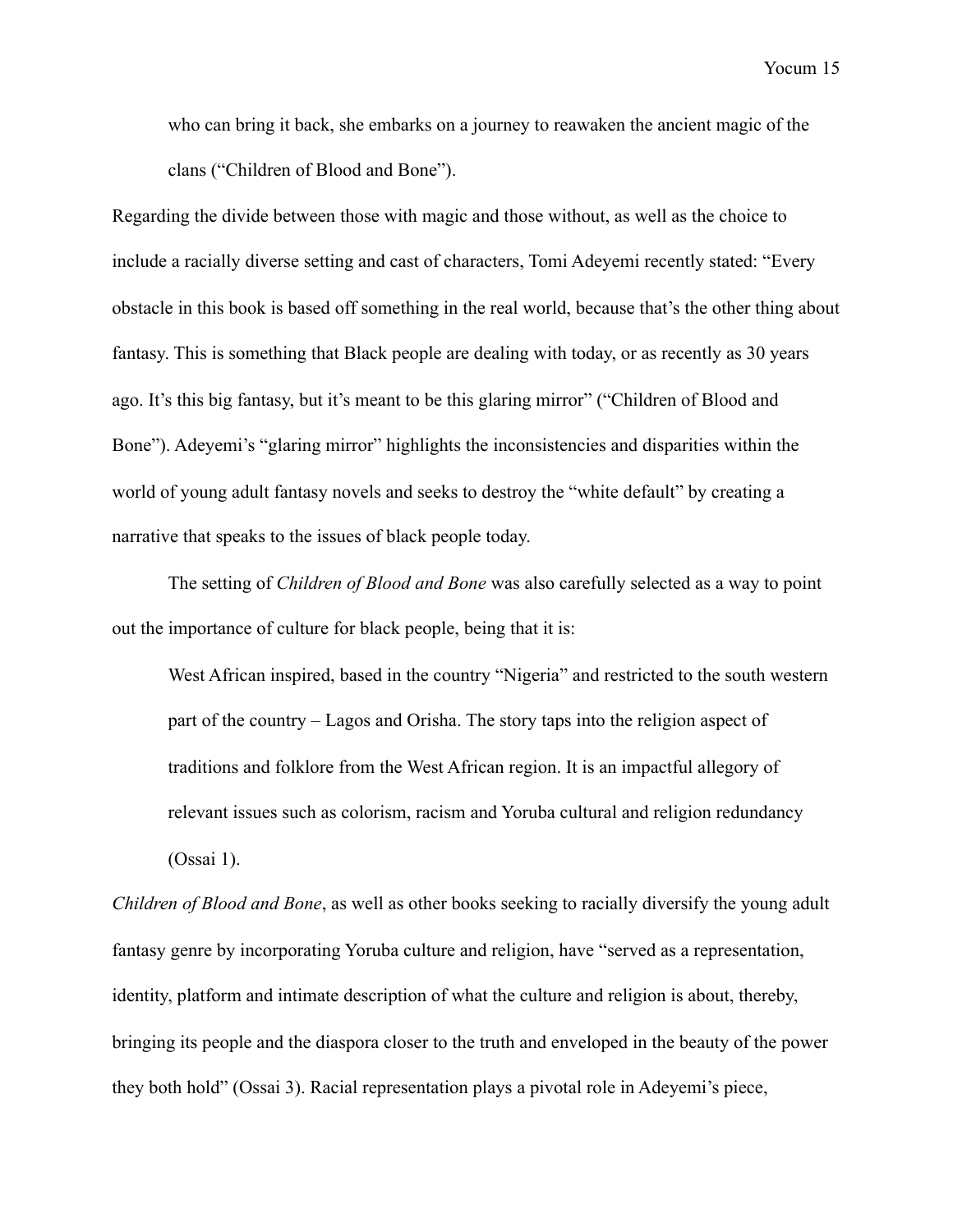specifically the plot, settings, and especially the characters. Adeyemi paid tribute to the Yoruba culture and religion while also rejecting the tropes of many young adult fantasy novels that readers might anticipate.

*Children of Blood and Bone* also focuses on including the various traditional forms of Yoruba religious beliefs, particularly the "Orisha" traditional form of worship. This decision was meant to unite fantasy with reality to provide readers with both an engaging story, as well as historical/cultural accuracy: "they used their gifts to care for the people of Orisha and were revered throughout the nation. But not everyone was gifted by the gods," "Iwo ni ìgbó kànlé mi òrìshà, ìwọ ni gbójú lé…" (Adeyemi 220). Both quotes highlight the importance of worship in Yoruba cultural tradition, as well as its place among Zélie and her comrades as they attempt to restore magic to their land.

Adeyemi is committed to the inclusion of black heroines and black "magic" within her novel, and she herself states that she is:

really militant about representation because I know the devastating effects [the lack of] it had on me. In my earliest stories, I had no problem putting myself in those adventures, but there was a 10-year period where I was still writing the adventures and fantasies that I wanted to have, but I was writing them as a white person or as a biracial person. I didn't show my stories to anyone until I was 21 because I had internalized that black people couldn't be in stories and have adventures, so I literally couldn't put myself in my own imagination. I think we're making great strides, but we can't get complacent (Marcotte).

Adeyemi's work is a "powerful fusion of mysticism, mythology, and magical realism with Afrocentricity has shaped an emerging genre of Afrofuturism for young adult readers" (Newark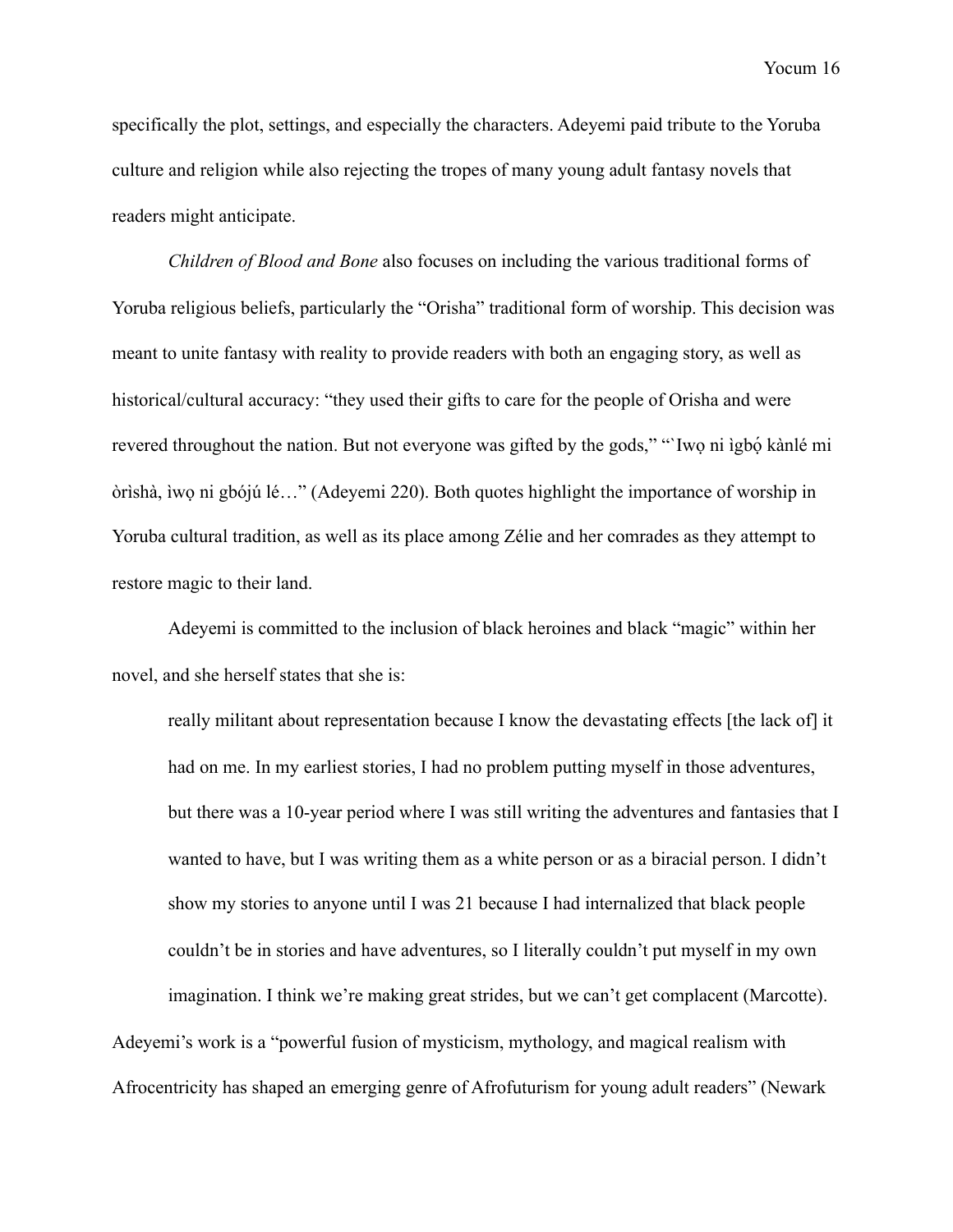4). Her work allows young adults to engage with political, racial, cultural, and social themes in a fantastical setting. Additionally, it allows many non-white children to finally see themselves reflected in literature, which Adeyemi states is her motivation for writing this piece.

*Children of Blood and Bone* is a modern work of speculative fiction that does not shy away from the aforementioned themes of racism and oppression. Adeyemi's novel has also been "linked to current political movements, such as Black Lives Matter, and she has been public about part of the inspiration for [her] works being institutionalized racism and instances of police brutality in the US in the last decade" (Newkirk). Adeyemi world-builds in such a way that the racial and class distinctions between magi and divîner serve as allegorical representations for people of color. By "arguing in favor of the maji's humanity, the novel thus demonstrates the inhumanity and cruelty of oppression and marginalization resulting from othering. The novel's political power therefore builds on the realization that the maji are indeed human" (Walter 11). This novel, as opposed to others within the same genre, acknowledges and engages with racial tensions and discrepancies, as well as the oppression and suffocation of non-white people within literature, but also within the world.

 In *Children of Blood and Bone,* Adeyemi has created a world in which Africans are seen as the protagonists, as the magic-wielding heroes, and as the love interests. This intentional representation allows for African cultures to be engaged with and revered and respected, instead of being overlooked and cast off. Her narrative pays homage to Yoruba culture and religion from the point of view of Africans, instead of the overused tropes and storylines featured in mostly white young adult fantasy novels. Adeyemi's novel has also inspired not only "dramatic change in how Africans, especially the Yoruba people, want to identify with the cultural and religious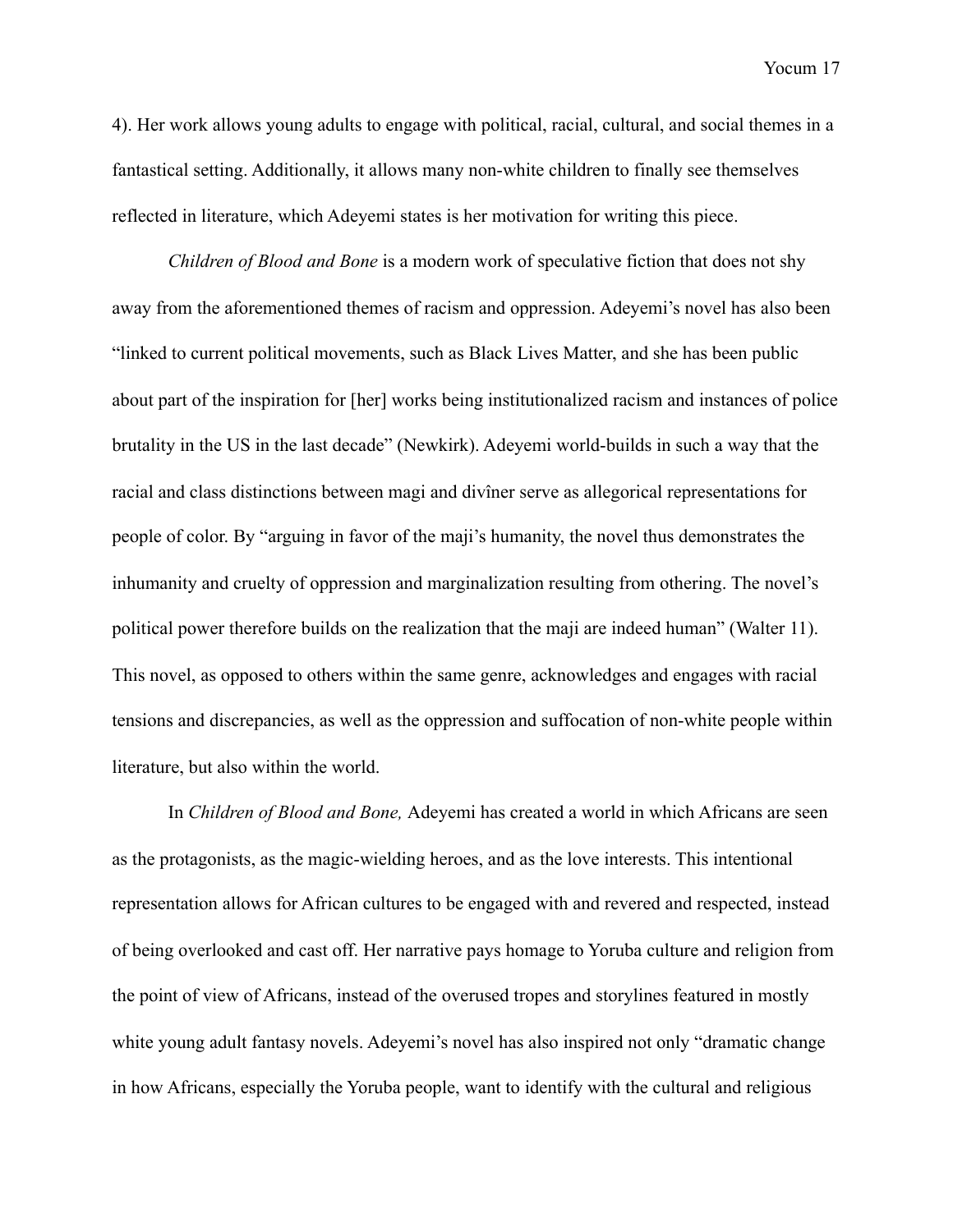beliefs," but also more "appreciation of the contents and beliefs of the South Western culture and religion" (Ossai 6). Tomi Adeyemi's *Children of Blood and Bone* serves as a potential cure for the systemic disease of racism that has run rampant through the young adult fantasy genre. She proves herself to be a vital voice for religion and culture in Africa, as well as an educator for uninformed audiences that need to be exposed to the authentic reality of African cultures. Adeyemi has crafted a novel in which young people of color are finally able to see themselves as, instead of the sidekick or the token, the hero.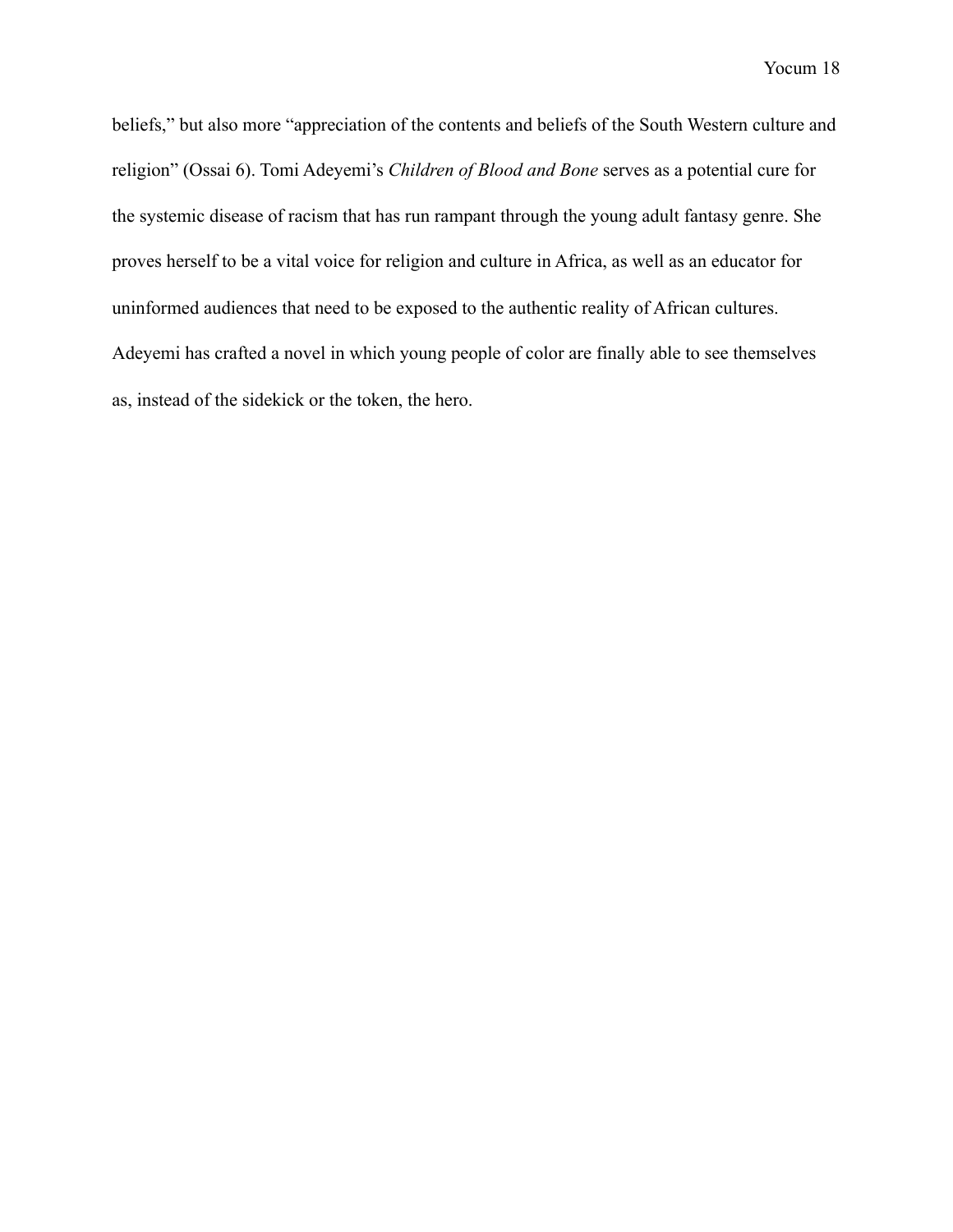## Works Cited

- A., Aisyah. "Harry Potter and the Default Whiteness an Analysis of Race in J.K. Rowling's *Harry Potter* Series." Steemit, 2017.
- Adeyemi, Tomi. *Children of Blood and Bone*. New York: Henry Holt and Company, 2018, pp. 1-544.
- Appiah, Kwame Anthony. "Racial Identity and Racial Identification." *Theories of Race and Racism: A Reader*, edited by Les Back and John Solomos, 2000, pp. 607-615.
- "Children of Blood and Bone What We Know so Far." *Pan MacMillan*, 26 Mar. 2018, https:// [www.panmacmillan.com/blogs/fiction/children-of-blood-and-bone-tomi-adeyemi-book](http://www.panmacmillan.com/blogs/fiction/children-of-blood-and-bone-tomi-adeyemi-book-)film. Accessed 14 November 2019.
- Couzelis, Mary J. "The Future Is Pale: Race in Contemporary Young Adult Dystopian Novels." *Contemporary Dystopian Fiction for Young Adults: Brave New Teenagers*, New York: Routledge, 2013, pp. 131-144.
- Ellis, Jacqueline and Jason D. Martinek. "Understanding the Past, Imagining the Future: Teaching Speculative Fiction and Afrofuturism." *Transformations: The Journal of Inclusive Scholarship and Pedagogy*, vol. 28 no. 1, 2018, pp. 111-124. *Project MUSE*, doi:10.1353/tnf.2018.0008.
- Frye, Northrop. "Anatomy of Criticism." *The Novel: An Anthology of Criticism and Theory,*  Wiley-Blackwell, New Jersey, 2005.
- Gates, Henry Louis Jr. "Writing 'Race' and the Difference it Makes." *Race, Writing and Difference,* edited by Henry Louis Gates Jr., Chicago, University of Chicago Press, 1986.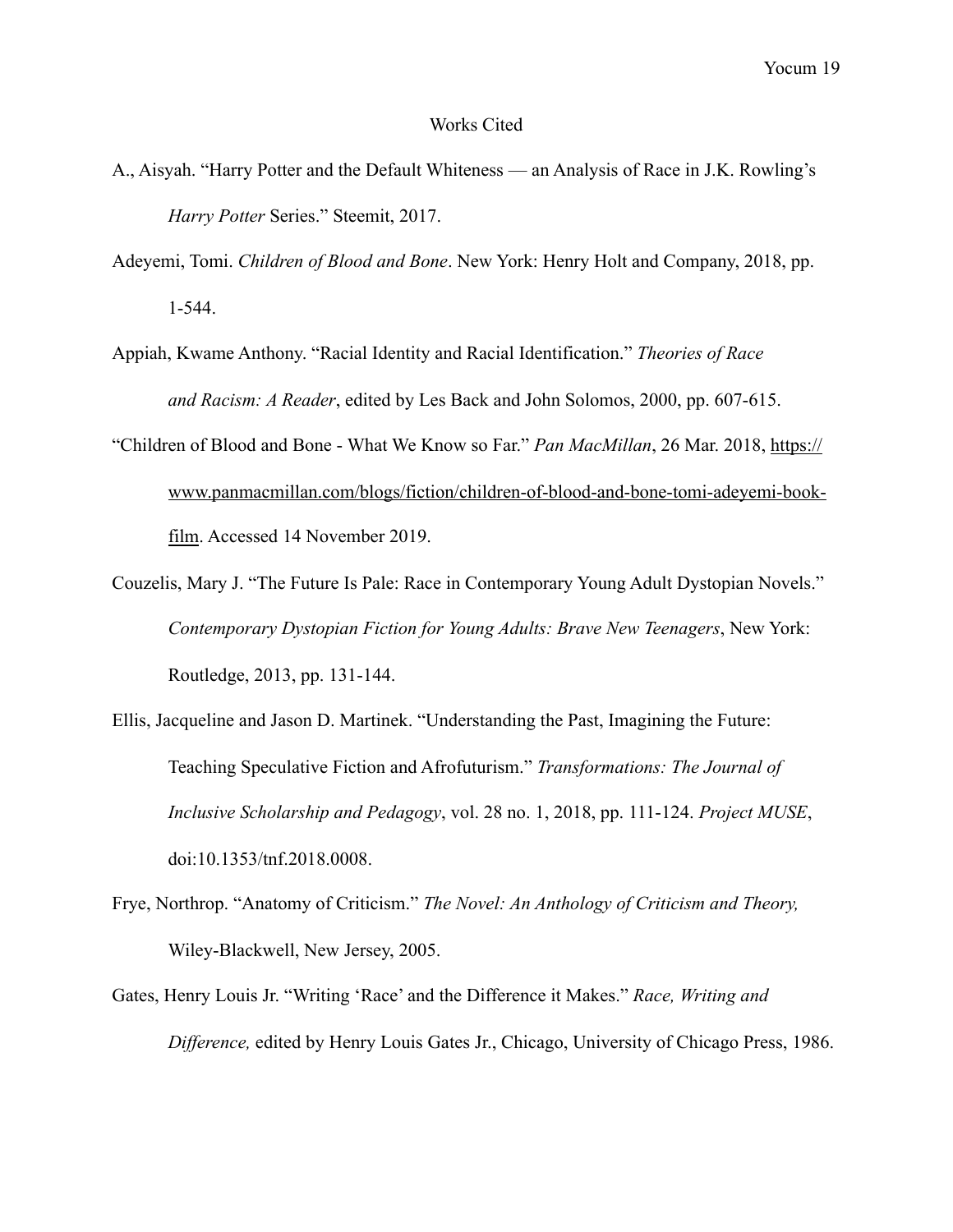Janmohamed, Abdul R."The Economy of Manichean Allegory; The Function of Racial Difference in Colonial Literature." *Race, Writing and Difference,* edited by Henry Louis Gates Jr., Chicago, University of Chicago Press, 1986.

- James, Edward, and Farah Mendlesohn. *The Cambridge Companion to Fantasy Literature*. Cambridge University Press, 2012.
- Lissauer, Gabrielle. *The Tropes of Fantasy Fiction*. McFarland & Company, Inc., 2015, pp. 1-220.
- Leonard, Elisabeth Anne. "Race and Ethnicity in Science Fiction." *The Cambridge Companion to Science Fiction*, edited by Edward James and Farah Mendlesohn, pp. 253- 263. New York: Cambridge University Press, 2003.
- Marcotte, Alison. "Newsmaker: Tomi Adeyemi." *American Libraries Magazine*, 3 June 2019, <https://americanlibrariesmagazine.org/2019/06/03/newsmaker-tomi-adeyemi/>. Accessed 20 November 2019.
- Matkov, J. E. *Harry Potter and Social Constructs: How J.K. Rowling's Message of Equality Fails*. Unpublished manuscript, 2013.
- Newkirk II, Vann R. "Where Fantasy Meets Black Lives Matter." *The Atlantic*, April 2018, [https://www.theatlantic.com/magazine/archive/2018/04/children-of-blood-and-bonetomi](https://www.theatlantic.com/magazine/archive/2018/04/children-of-blood-and-bonetomi-)adeyemi/554060/. Accessed 25 September 2019.
- Newark, DE. *Expanding the canon: How Diverse Literature can Transform Literacy Learning [Literacy Leadership Brief].* International Literacy Association, 2018.